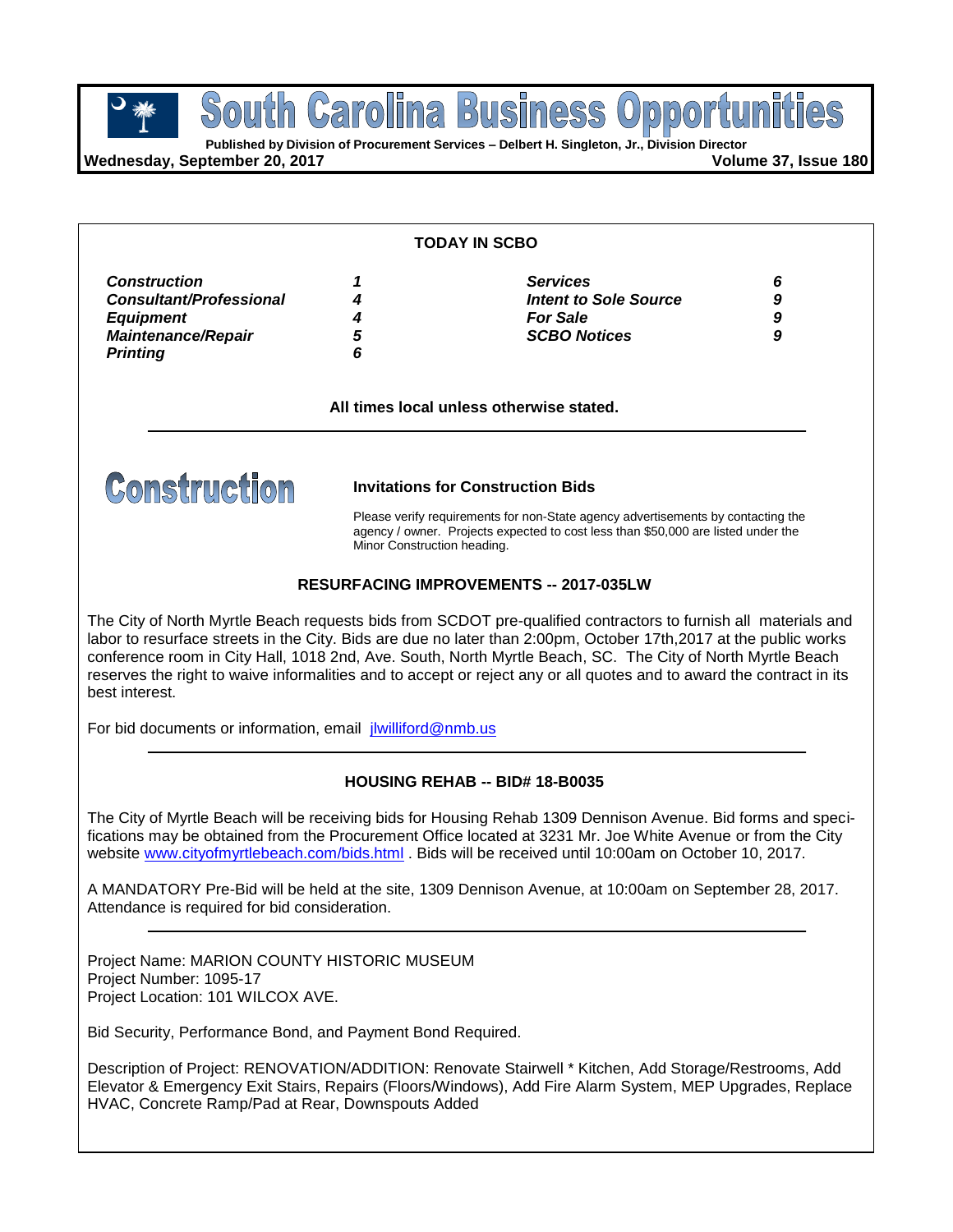## **Wednesday, September 20, 2017 2 Volume 37, Issue 180**

Construction Cost Range: \$300,000.00 Architect/Engineer:

- Firm: BOYKIN & MUNNERLYN ARCHITECTS & ASSOC.
- Contact Person: Joseph C. Munnerlyn
- Address: 1305 Monument Sq., Camden, SC
- Telephone: 803-432-3233

• E-mail: BOYMUNN@BELLSOUTH.NET Plans On File At: BOYKIN & MUNNERLYN

Pre-Bid Conference/Site Visit: Mandatory Pre-Bid Date/Time: OCTOBER 4, 2017 - 2:00pm Place: SITE - 101 Wilcox Ave., Marion, SC

Bid Opening Date/Time: OCTOBER 18, 2017 - 3:00pm Place: SITE

Agency/Owner: MARION COUNTY, SC

Name & Title of Agency Coordinator: MS. ROSANNE BLACK, DIRECTOR

- Address: 101 WILCOX AVE., MARION, SC 29571
- Telephone: 843-423-8299
- E-mail: [MARIONCOUNTYMUSEUM@ATT.NET](mailto:MARIONCOUNTYMUSEUM@ATT.NET)

Hand Deliver Bids To: MARION CO. MUSEUM, ATTN: MS. ROSANNE BLACK, DIRECTOR Mail Bids To: MARION CO. HIST. MUSEUM, 101 WILCOX AVE., MARION, SC. 29571

## **2015 ROADWAY IMPROVEMENTS**

Sealed Bids will be received by Barnwell County, South Carolina, for the furnishing labor, material, and equipment for the

2015 ROADWAY IMPROVEMENTS BATTLE CREEK SUBDIVISION: ROAD PAVING BARNWELL, BARNWELL COUNTY, SC

In the office of Barnwell County Business Office, Room 223, County Administration Building, 57 Wall Street, Barnwell, SC 29812, up to 2:00pm on October 13, 2017.

Bids will be publicly opened in the Conference Room located at the Barnwell County Agricultural Building 34 Pechman Street, Barnwell, SC 29812 and read aloud.

Barnwell County is not responsible for delays in the mail. Bids received after the stated time will not be accepted.

Each Bid must be accompanied by a certified check of the Bidder, or by a Bid Bond made payable to Barnwell County, for an amount equal to not less than five percent (5%) of the total Bid as a guarantee that, if the Bid is accepted, the required Agreement will be executed and that a 100% Performance Bond and 100% Payment Bond will be furnished.

The project consists of paving Battle Creek Drive, Old Stagecoach Road and Old Carriage Lane. The Project is limited to these items as included in the 2015 Roadway Improvements Plans.

### SCOPE OF WORK:

This project involves the paving of three roads in the Battle Creek Subdivision located outside of Barnwell (Barnwell County), South Carolina. Battle Creek Drive is approximately 1,146 feet long, Old Stage Coach Drive is approximately 1,180 feet long, and Old Carriage Lane is approximately 840 feet long. The total pavement width is 24 ft (two 11 ft driving lanes with two 1 ft paved shoulders). Tying the pavement into the installed catch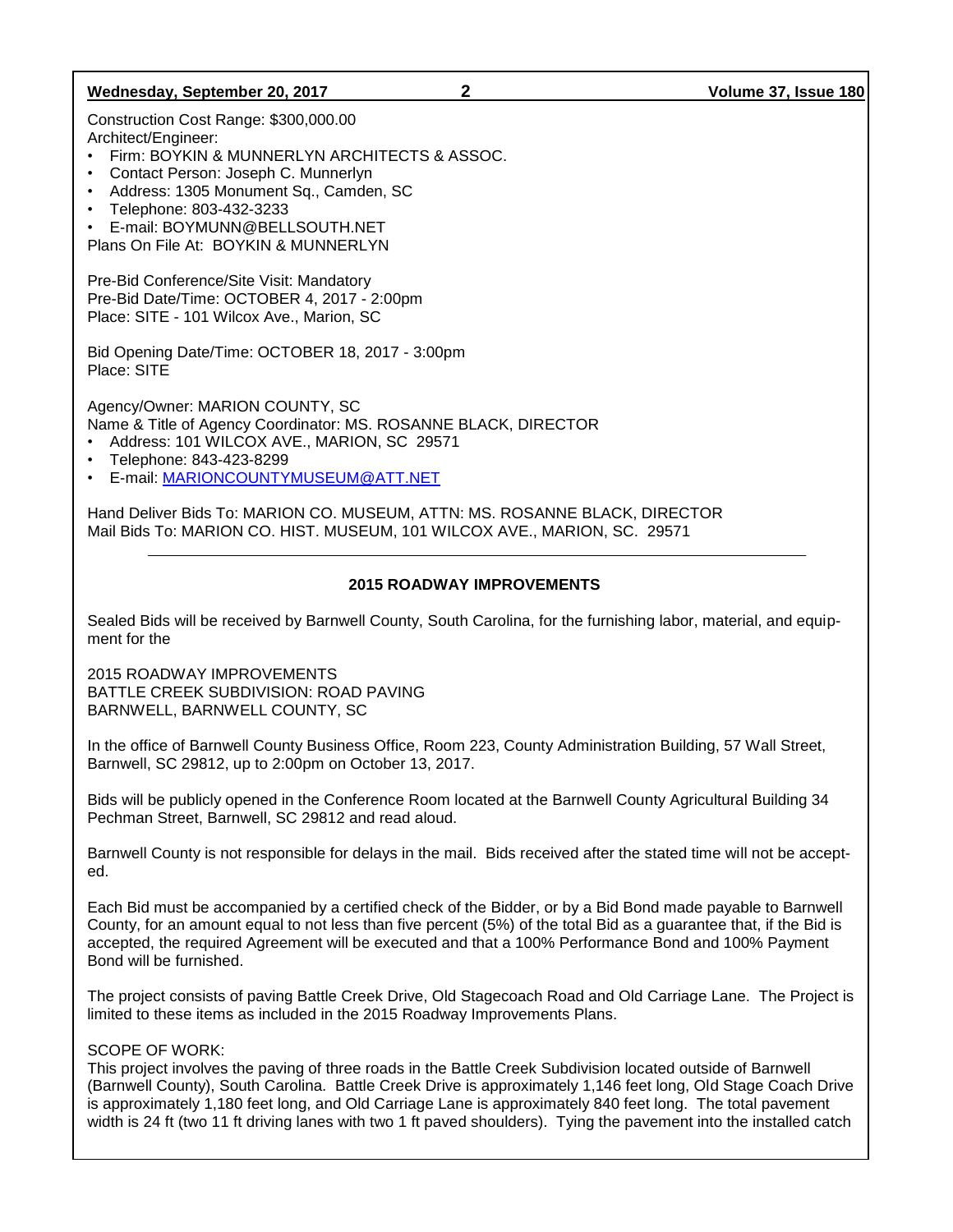#### **Wednesday, September 20, 2017 3 Volume 37, Issue 180**

basins will also be required. Paving of 18 driveways is also included in this project (nominally 12 ft wide, 15 ft long with 10 ft radii). No additional drainage work will be required for this project. Installation of bi-directional raised pavement markers (yellow) and the painting of two STOP bars are included in this project. Traffic management during paving will be the responsibility of the CONTRACTOR. Signage, including construction signage, and erosion control protection will be performed by Barnwell County. The Barnwell County Engineering Office will oversee this project.

## CONTRACT TIME:

The total contract time shall be 30 consecutive calendar days from the date of Notice-to-Proceed. Written notice requesting a final inspection shall be submitted to the COUNTY and ENGINEER ten (10) day prior to the final inspection date.

### PRE-BID CONFERENCE:

A non-mandatory Pre-bid Conference will be held at 2:00pm, Friday, September 29, 2016 in the Conference Room of the Agriculture Building located at 34 Pechman Street, Barnwell, SC 29812.

## BIDDING DOCUMENTS:

Bidding Document may be obtained or examined at the Barnwell County Public Works Office located at 48 Ammie Avenue Barnwell, SC 29812. Please contact Curtis Hogg at 803-541-1110 for more information.

Electronic (pdf) documents may be also obtained from SEPI Engineering & Construction, 11020 David Taylor Drive, Suite 115, Charlotte, NC 28262. Please contact Joseph Kopaskie, PE at SEPI Engineering & Construction at 704-206-7108 or *jkopaskie@sepiengineering.com* to obtain copies.

Please contact Joseph Kopaskie, PE at SEPI Engineering & Construction at 704-206-7108 or [jkopaskie@sepiengineering.com](mailto:jkopaskie@sepiengineering.com) with any questions.

Barnwell County reserves the right to reject any and all bids, portion thereof, to waive any minor technicalities and informalities or irregularities and to make an award deemed in its best interest, subject to the requirements of any applicable laws of procurement.

PROJECT NAME: ACCESS DRIVES TO ALLENDALE COUNTY PARK PROJECT NUMBER: A0027.05 PROJECT LOCATION: ALLENDALE, SOUTH CAROLINA

BID SECURITY REQUIRED? Yes PERFORMANCE BOND REQUIRED? Yes PAYMENT BOND REQUIRED? Yes

DESCRIPTION OF PROJECT: Proposed Work to include, but not limited to, Construction of two access drives for the proposed Allendale County Park.

BIDDING DOCUMENTS/PLANS MAY BE OBTAINED FROM: Office of Engineer: Dennis Corporation, 1800 Huger Street, Columbia, SC 29201. Email: dalexander@denniscorporation.com. Bids Will Not Be Considered unless the bidder is legally qualified under the provisions of the South Carolina Contractor's Licensing Law (South Carolina Code of Laws, as amended). No bidder may withdraw the bid within 60 business days after the actual date of the opening.

PLAN DEPOSIT AMOUNT: \$100.00 IS DEPOSIT REFUNDABLE No

ARCHITECT-ENGINEER NAME: Dennis Corporation A-E CONTACT: Don Alexander A-E ADDRESS: Street/PO Box: 1800 Huger Street City: Columbia State: SC ZIP: 29201- EMAIL: [dalexander@denniscorporation.com](mailto:dalexander@denniscorporation.com) TELEPHONE: 803-227-8557 FAX: 803-733-6787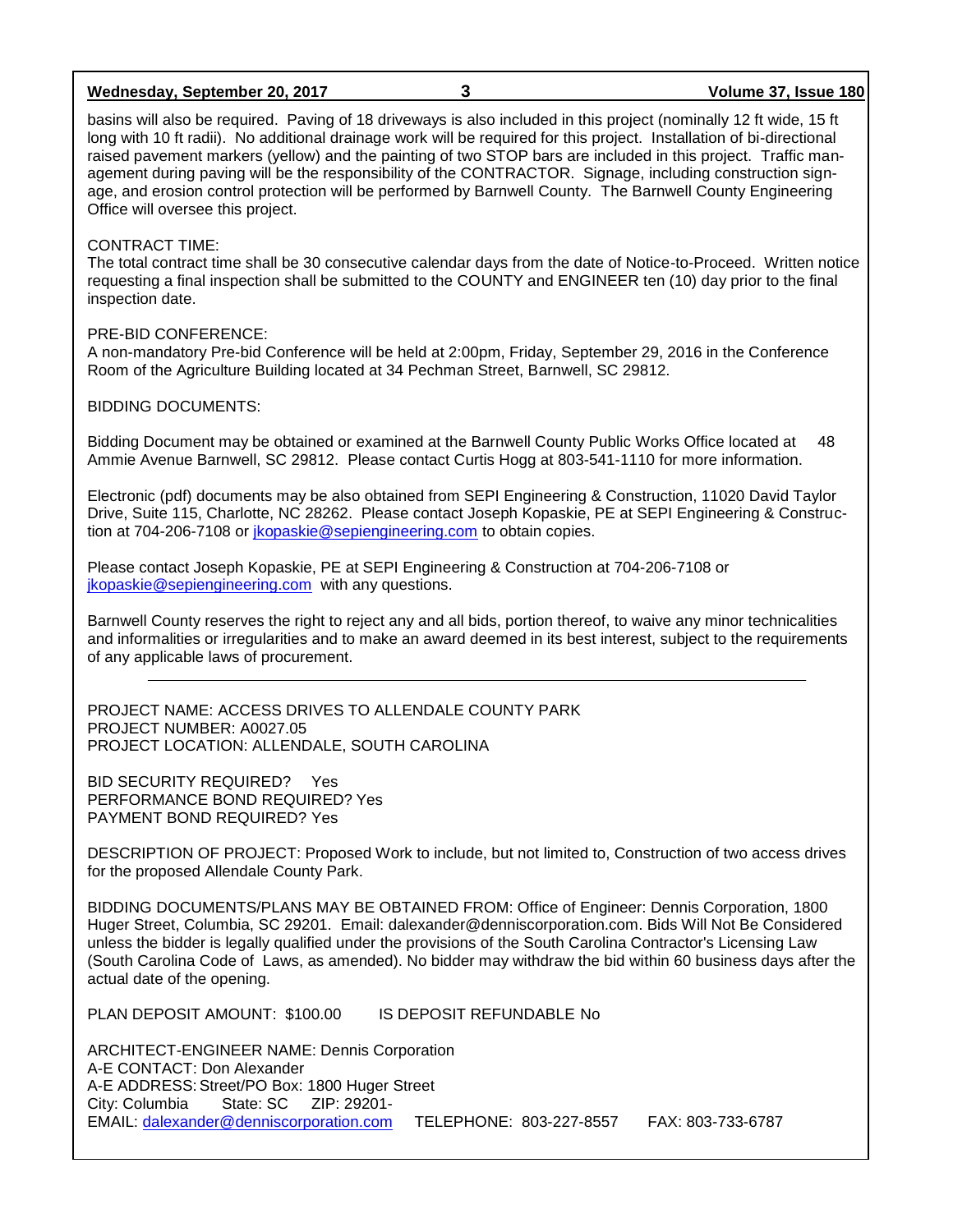#### **Wednesday, September 20, 2017 4 Volume 37, Issue 180**

AGENCY/OWNER: Allendale County AGENCY PROJECT COORDINATOR: James Pinkney, County Administrator ADDRESS: Street/PO Box: 526 Memorial Avenue North City: Allendale State: SC ZIP: 29810- EMAIL: [jpinkney@allendalecounty.com](mailto:jpinkney@allendalecounty.com) TELEPHONE: 803-584-3438

PRE-BID CONFERENCE: Yes MANDATORY ATTENDANCE: No PRE-BID DATE: 10/4/2017 TIME: 10:00am PLACE: Allendale County Administration Building BID OPENING DATE: 10/25/2017 TIME: 2:00pm PLACE: Allendale County Administration Building

BID DELIVERY ADDRESSES: HAND-DELIVERY: MAIL SERVICE: Attn: James Pinkney **Attn: James Pinkney** 526 Memorial Avenue North PO Box 190 Allendale, SC 29810 Allendale, SC 29810

# **Consultant / Professional**

**Description:** STRATEGIC PLANNING DEVELOPMENT / FACILITATOR SERVICES **Solicitation No.:** 2018-20 **Delivery Point:** 20 Bridge Street, Bluffton, SC 29910 **Submit Offer By:** 10/4/2017 **Purchasing Entity:** Town of Bluffton / Don Ryan Center for Innovation **Buyer:** Brian Boehs, [bboehs@townofbluffton.com](mailto:bboehs@townofbluffton.com) **Direct Inquiries To:** David Nelems, [dnelems@townofbluffton.com](mailto:dnelems@townofbluffton.com) **Download Solicitation From:** [https://vrapp.vendorregistry.com/Bids/View/Bid/4221d055-ac7c-414f-b73e-](https://vrapp.vendorregistry.com/Bids/View/Bid/4221d055-ac7c-414f-b73e-9723f8cb04e1)[9723f8cb04e1](https://vrapp.vendorregistry.com/Bids/View/Bid/4221d055-ac7c-414f-b73e-9723f8cb04e1)

## **REQUEST FOR QUALIFICATIONS -- RC-024-Q-2018 -- SOUTH CAROLINA ATTORNEYS**

Richland County is accepting qualifications from attorneys licensed to practice in the State of South Carolina to perform title examinations and to handle approximately Seventy (70) real estate closings within Richland County as part of the County's purchase of real property (primarily residences) irretrievably damaged during severe storms and flooding that led to a FEMA Major Disaster Declaration on October 5, 2015.

Sealed Qualifications clearly marked: "RC-024-Q-2018; South Carolina Attorneys" shall be accepted by the Office of Procurement, located at 2020 Hampton Street, Suite 3064, Columbia, SC 29204-1002, (located on the third floor) until 2:00pm, Friday October 20, 2017. Qualifications shall not be accepted after the above date and time.

Qualification packages may be obtained by emailing Richland County at [Procurement@rcgov.us](mailto:Procurement@rcgov.us) attention Yolanda Davis, Contract Specialist, Procurement & Contracting or by accessing our website in the Procurement section at: [http://www.rcgov.us/Government/Departments/BusinessOperations/Procurement.aspx.](http://www.rcgov.us/Government/Departments/BusinessOperations/Procurement.aspx)



**Description:** PROVIDE A NEW GENIE LIFT MODEL Z-33/18 PER THE SPECIFICATIONS POSTED AT [WWW.PATRIOTSPOINT.ORG/SOLICITATIONS](http://www.patriotspoint.org/SOLICITATIONS) **Solicitation No.:** 2017-008 **Delivery Point:** Mount Pleasant, SC **Submit Offer By:** 10/5/2017 10:00am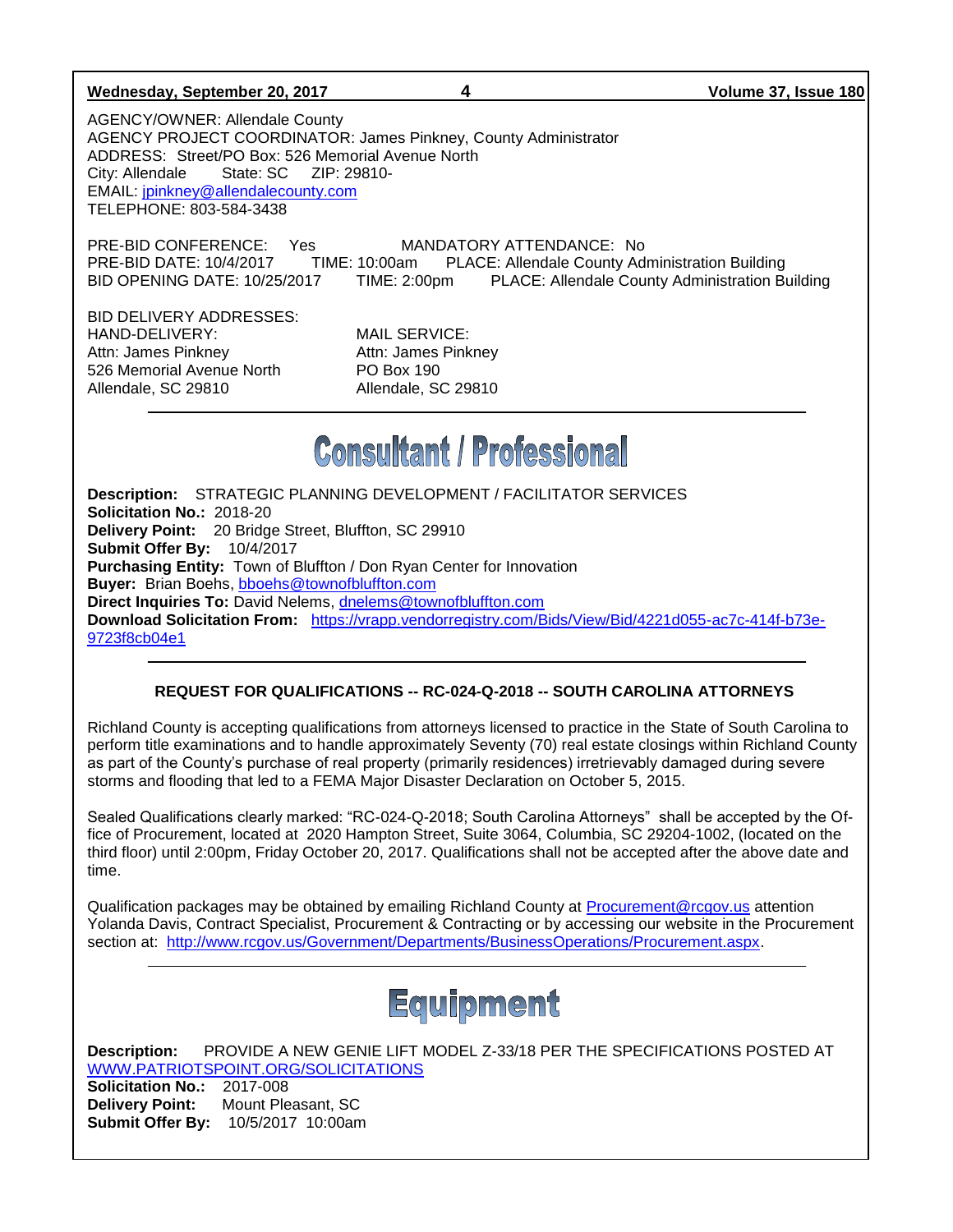**Wednesday, September 20, 2017 5 Volume 37, Issue 180**

**Purchasing Entity:** Patriots Point Development Authority, 40 Patriots Point Road, Mount Pleasant, SC 29464

**Buyer:** Mark Milcetich, 843-729-9943, [mmilcetich@patriotspoint.org](mailto:mmilcetich@patriotspoint.org) **Download Solicitation From:** [www.patriotspoint.org/solicitations](http://www.patriotspoint.org/solicitations)

**Description:** MASS COMPARATORS FOR METROLOGY LAB **Solicitation Number:** 5400014156 **Submit Offer By:** 10/16/2017 11:00am **Purchasing Agency:** SC Department of Agriculture Wade Hampton State Office Building Columbia, SC 29211 **Buyer:** JENNIFER COLEMAN **Email:** [jcoleman@scda.sc.gov](mailto:jcoleman@scda.sc.gov) **Phone:** 803-734-4122 **Download Solicitation From:**  <http://webprod.cio.sc.gov/SCSolicitationWeb/solicitationAttachment.do?solicitnumber=5400014156>

## **CLEMSON PUBLIC WORKS DEPARTMENT**

Sealed bid proposals will be received in the City of Clemson Public Works Department, 1155 Old Central Rd., Central, South Carolina until 1:30pm, October 3, 2017 and promptly thereafter all bid proposals that have been duly received will be publicly opened and read aloud for furnishing to said City one (1) Each:

• 2017 Horizontal Grinder

Instructions to bidders, specifications and bid proposal forms may be obtained at the City of Clemson Public Works Department, 1155 Old Central Rd. Central, SC 29630. 864-653-2053.

**Description:** HEAVY DUTY DUMP TRUCKS **Solicitation Number:** 2018-IFB-20 **Submit Offer By:** 10/18/2017 3:00pm **Purchasing Agency:** Lexington County, 212 South Lake Drive, Suite 503, Lexington, SC 29072 **Contact:** Angela Seymour **Email:** [aseymour@lex-co.com](mailto:aseymour@lex-co.com) **Phone:** 803-785-8166 **Download Solicitation From:** <https://bids.sciquest.com/apps/Router/PublicEvent?CustomerOrg=LexingtonCounty>

## **Maintenance and Repair**

## **ELEVATOR SERVICE**

Solicitation Number: 14125

Call Donnell Camp to schedule at 843-661-8232, Florence-Darlington Technical College – Main Campus

Submit Offer By: October 3, 2017 at 2:00pm

Location: Florence-Darlington Technical College, Purchasing, Room 5212A

Request Bid Package From: Toni Richardson, Telephone: 843-661-8341 or email: [toni.richardson@fdtc.edu](mailto:toni.richardson@fdtc.edu)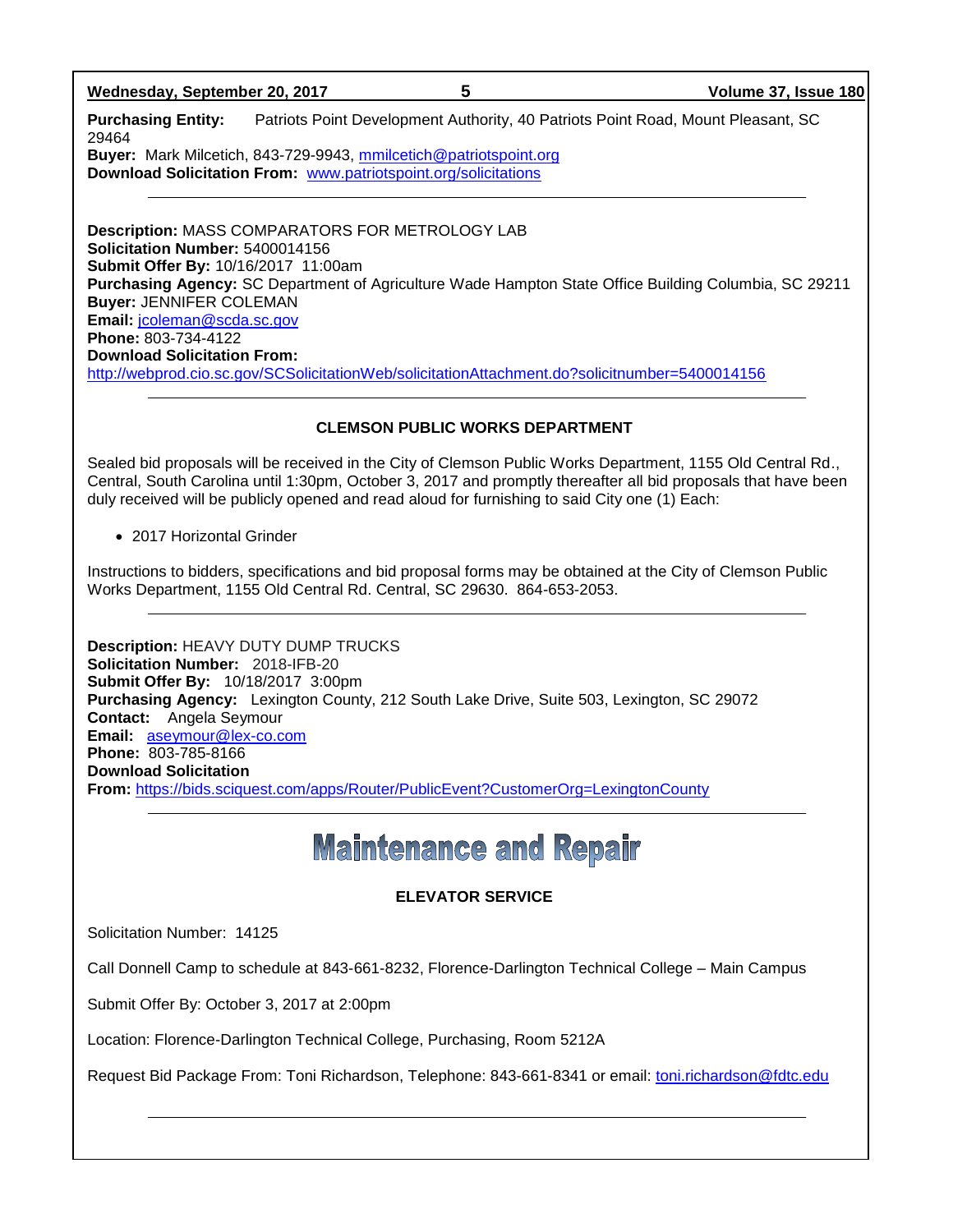**Wednesday, September 20, 2017 6 Volume 37, Issue 180** Printing **Description:** MV-18 PRINTED ENVELOPE **Solicitation Number:** 5400014179 **Submit Offer By:** 10/04/2017 10:00am **Purchasing Agency:** SC Department of Motor Vehicles, 10311 Wilson Blvd., Blythewood, SC 29016 **Buyer:** WILLIAM GUESS **Email:** [WILLIAM.GUESS@SCDMV.NET](mailto:WILLIAM.GUESS@SCDMV.NET) **Download Solicitation From:**  <http://webprod.cio.sc.gov/SCSolicitationWeb/solicitationAttachment.do?solicitnumber=5400014179> Services **Description:** EXTRADITION SERVICES **Solicitation Number:** 5400014090 **Pre-bid Conf.:** 9/25/2017 10:00am **Location:** SC DEPT OF PPP 2221 DEVINE ST – RM 531 COLUMBIA, SC 29205 **Submit Offer By:** 10/16/2017 2:00pm **Purchasing Agency:** SC Dept. of Probation, Parole and Pardon Columbia, SC 29250 **Buyer:** WILLIAM EVANS **Email:** [WILLIAM.EVANS@PPP.SC.GOV](mailto:WILLIAM.EVANS@PPP.SC.GOV) **Phone:** 803-737-2805 **Download Solicitation From:**  <http://webprod.cio.sc.gov/SCSolicitationWeb/solicitationAttachment.do?solicitnumber=5400014090> **Description:** SCETV - UPS BATTERY BANK REPLACEMENT **Solicitation Number:** 5400014204 **Submit Offer By:** 09/27/2017 2:00pm **Purchasing Agency:** Department of Administration 1200 Senate Street, Suite 409 Columbia, SC 29201-3200 **Buyer:** MATTHEW HALL **Email:** [Matthew.Hall@admin.sc.gov](mailto:Matthew.Hall@admin.sc.gov) **Download Solicitation From:**  <http://webprod.cio.sc.gov/SCSolicitationWeb/solicitationAttachment.do?solicitnumber=5400014204> **Description:** TREE & DEBRIS REMOVAL-EDISTO BEACH ST PK **Solicitation Number:** 5400014199 **Site Visit:** Mandatory. By appt. **Location:** Edisto Beach State Park, 8377 State Cabin Rd., Edisto Island, SC 29438 **Submit Offer By:** 10/05/2017 3:00pm **Purchasing Agency:** SC Dept Parks, Recreation & Tourism 1205 Pendleton Street, Room 517 Columbia, SC 29201 **Buyer:** JAMES JACKSON **Email:** [Jjackson@scprt.com](mailto:Jjackson@scprt.com) **Phone:** 803-734-1302 **Download Solicitation From:**  <http://webprod.cio.sc.gov/SCSolicitationWeb/solicitationAttachment.do?solicitnumber=5400014199> **CITY OF MYRTLE BEACH** The City of Myrtle Beach will be receiving Invitation for Bid (IFB) 18-B0036 for Ladder Inspection and Testing.

IFB forms and requirements may be obtained from the Purchasing Office located at 3231 Mr. Joe White Avenue, Myrtle Beach, SC or website [www.cityofmyrtlebeach.com.](http://www.cityofmyrtlebeach.com/) IFB will be received until 2:00pm on Thursday, October 5, 2017.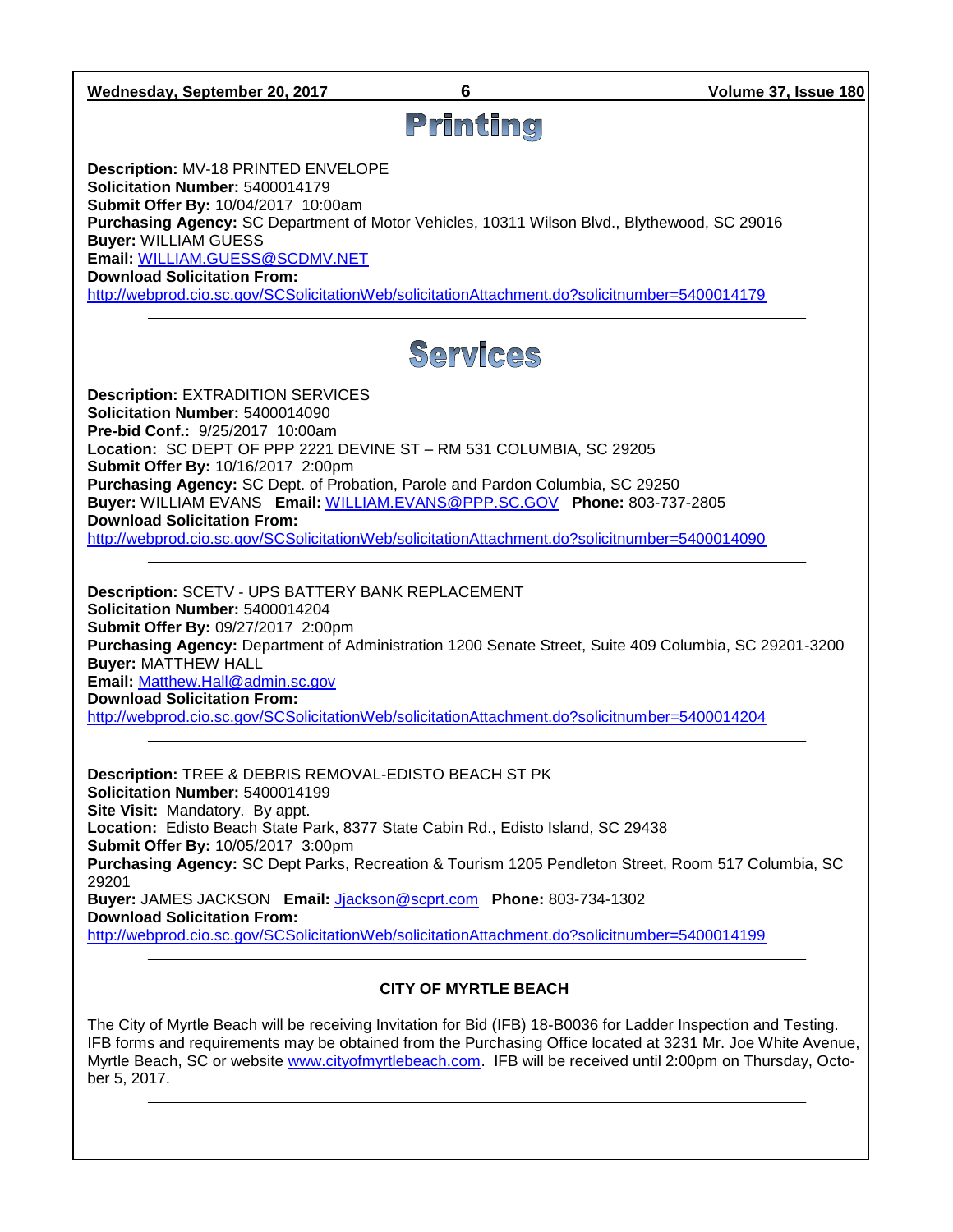**Wednesday, September 20, 2017 7 Volume 37, Issue 180**

## **ANDERSON COUNTY**

Anderson County is accepting sealed REQUEST FOR QUALIFICATIONS TO PROVIDE SOLID WASTE DISPOSAL FOR ANDERSON COUNTY, reference #18-007. These must be received no later than Thursday, October 19, 2017 at 11:00am.

Sealed RFQ's are to be returned to the Anderson County Purchasing Department, Room 115 of the Anderson County Historic Courthouse, 101 S. Main Street, Anderson, SC 29624.

Interested parties are to visit the Anderson County Website at [www.andersoncountysc.org](http://www.andersoncountysc.org/) under the Purchasing Department and click on the bid number. It will initiate an email to Purchasing to request information electronically.

## **EMERGENCY MEDICAL SERVICES**

SOLICITATION NUMBER: RFP No. 5197-18J

DESCRIPTION OF WORK: Emergency Medical Services (EMS) Billing, Collection, and Posting Services

DUE DATE FOR WRITTEN QUESTIONS: October 4, 2017 at 5:00pm Fax: 843-958-4758 OR Email: [ajenkins@charlestoncounty.org](mailto:ajenkins@charlestoncounty.org)

DUE DATE/TIME: October 18, 2017 at 3:00pm

LOCATION: Procurement Department 4045 Bridge View Drive, Suite B250 North Charleston, SC 29405

To obtain a copy of this solicitation please visit our website at [www.charlestoncounty.org.](http://www.charlestoncounty.org/)

This solicitation does not commit the County of Charleston to award a contract, to pay any cost incurred in the preparation of applications submitted, or to procure or contract for the services. The County reserves the right to accept or reject any, all or any part of applications received as a result of this request, or to cancel in part or in its entirety this Request for Proposals if it is in the best interest of the County to do so. The County will be the sole judge as to whether bids submitted meet all requirements contained in this solicitation.

**Description:** DEVELOPMENT OF EQUINE THERAPY PROGRAM FOR PTSD TREATMENT **Solicitation No.:** RFP-MM-377-10-09-2017 **Delivery Point:** Greenwood, SC **Submit Offer By:** 10/9/2017 3:00pm **Purchasing Entity:** Lander University, 204 W Henrietta Ave., FO Room 226, Greenwood, SC 29649 **Buyer:** Mary McDaniel, 864-388-8242, [mmcdaniel@lander.edu](mailto:mmcdaniel@lander.edu) **Download Solicitation From:** <http://www.lander.edu/sites/procurement-services/Solicitations.aspx>

**Description:** DEMOLISH AND REPAIR CONCRETE FOUNDATIONS IN TEAM LOCKER ROOMS AT BOTH FORT MILL MIDDLE SCHOOL AND GOLD HILL MIDDLE SCHOOL **Solicitation No.:** 17-017 **Delivery Point:** Fort Mill, SC **Site Visit:** Non-mandatory. 9/26/2017 10:00am **Location:** Fort Mill Middle School, 200 Springfield Parkway, Fort Mill, SC 29715 **Submit Offer By:** 10/3/2017 10:00am **Purchasing Entity:** Fort Mill School District Four, 2233 Deerfield Drive, Fort Mill, SC 29715 **Direct Inquiries To:** Angela Queen, [queena@fortmillschools.org](mailto:queena@fortmillschools.org)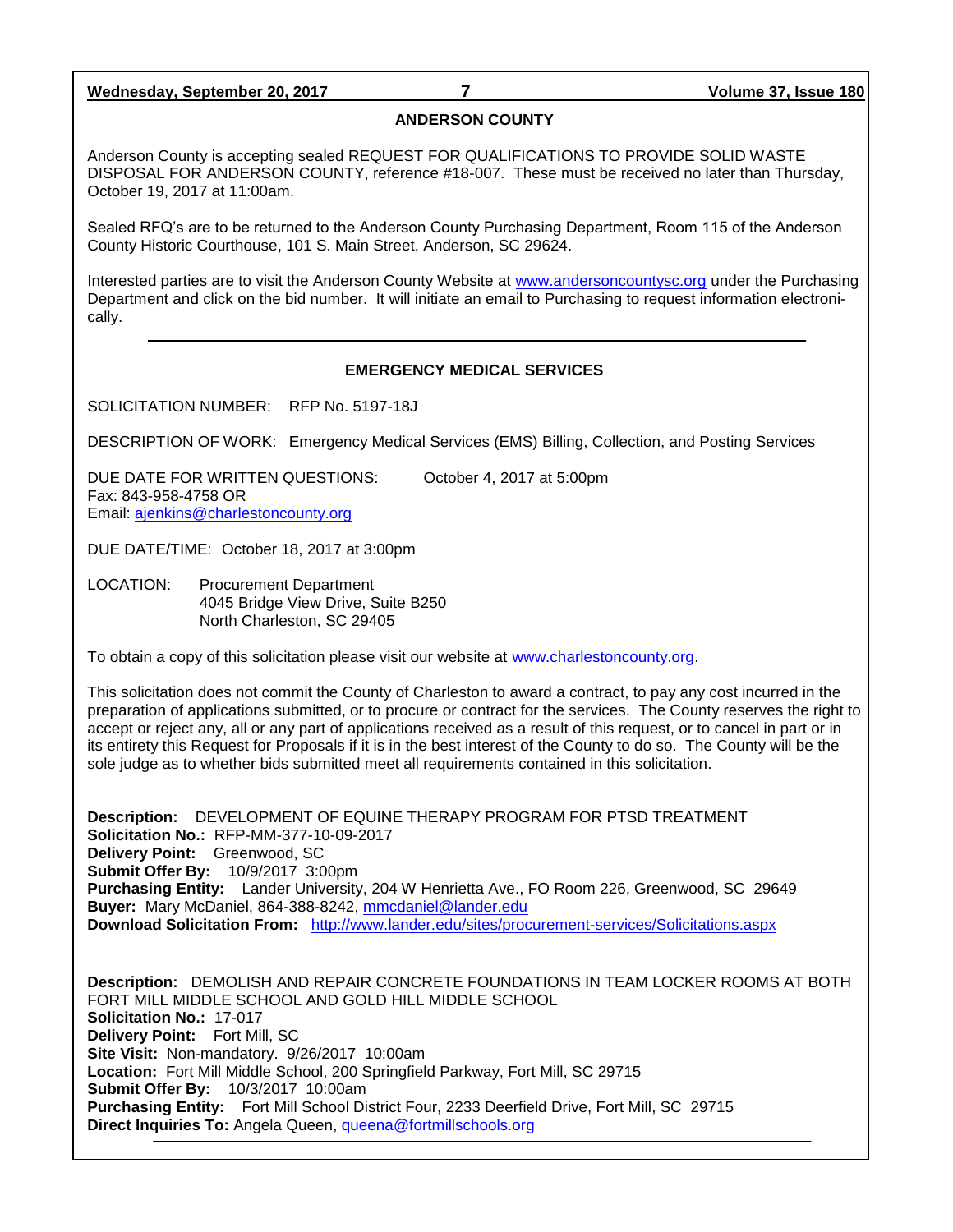**Wednesday, September 20, 2017 8 Volume 37, Issue 180 Description:** CONNECT WATER AND SEWER LINES TO THE MOBILE CLASSROOMS AT FORT MILL ELEMENTARY SCHOOL AND SPRINGFIELD ELEMENTARY SCHOOL **Solicitation No.:** 17-018 **Delivery Point:** Fort Mill, SC **Site Visit:** Non-mandatory. 9/26/2017 9:00am **Location:** Springfield Elementary School, 1691 Springfield Parkway, Fort Mill, SC 29715 **Submit Offer By:** 10/3/2017 2:00pm **Purchasing Entity:** Fort Mill School District Four, 2233 Deerfield Drive, Fort Mill, SC 29715 **Direct Inquiries To:** Angela Queen, [queena@fortmillschools.org](mailto:queena@fortmillschools.org) **Description:** PAVE EMERGENCY ACCESS ROAD AT NATION FORD HIGH SCHOOL. Alternative bids will also be accepted to pave and mark new parking lot beside the emergency access road, if that work is determined to be needed. **Solicitation No.:** 17-019 **Delivery Point:** Fort Mill, SC **Site Visit:** Non-mandatory. 9/29/2017 10:00am **Location:** Nation Ford High School, 1400 A.O. Jones Blvd., Fort Mill, SC 29715 **Submit Offer By:** 10/17/2017 10:00am **Purchasing Entity:** Fort Mill School District Four, 2233 Deerfield Drive, Fort Mill, SC 29715 **Direct Inquiries To:** Angela Queen, **queena@fortmillschools.org Description:** CUSTODIAL SERVICES CONTRACT PEE DEE REC **Solicitation No.:** 92918618 **Delivery Point:** Florence, SC 29506 **Site Visit:** Non-mandatory. 10/5/2017 2:00pm **Submit Offer By:** 10/23/2017 1:45pm **Purchasing Entity:** Clemson University, Procurement and Business Services, Administrative Services Bldg.,108 Perimeter Rd., Clemson, SC 29634 **Buyer:** Beth Perry 864.656.3249, [kbperry@clemson.edu](mailto:kbperry@clemson.edu) **Download Solicitation From:** Online solicitations only. Solicitations can be viewed at <https://clemson.ionwave.net/CurrentSourcingEvents.aspx> **Description:** FURNISH, DELIVER AND INSTALL ACCESS FLOORING IN CLOSE HIPP ROOMS 203 AND 204 **Solicitation No.:** USC-RFQ-3202-LW **Delivery Point:** USC Columbia **Submit Offer By:** 9/29/2017 11:00am **Purchasing Entity:** USC 1600 Hampton Street, Columbia, SC 29208 **Buyer:** Lana Widener, 803-777-4115 / [llw@sc.edu](mailto:llw@sc.edu) **Download Solicitation From:** The bid package is available through the USC Purchasing website: [http://purchasing.sc.edu/.](http://purchasing.sc.edu/) **Description:** CENTRAL CAROLINA TECHNICAL COLLEGE WOULD LIKE FOR A QUALIFIED VENDOR TO INSTALL CARPET IN BUILDING 400, ROOM 401 INCLUDING THE STAGE, STEPS AND HORIZONTAL SURFACES IN FRONT OF STAGE. **Solicitation No.:** RFQ-092017 **Delivery Point:** Sumter, SC **Submit Offer By:** 10/4/2017 4:00pm **Purchasing Entity:** Central Carolina Technical College, 506 N Guignard Drive, Sumter, SC 29150

**Buyer:** Cheryl Allen-Lint, 803-778-6694 / [allenlintcr@cctech.edu](mailto:allenlintcr@cctech.edu) **Download Solicitation From:** <http://www.cctech.edu/about/doing-business-with-us/>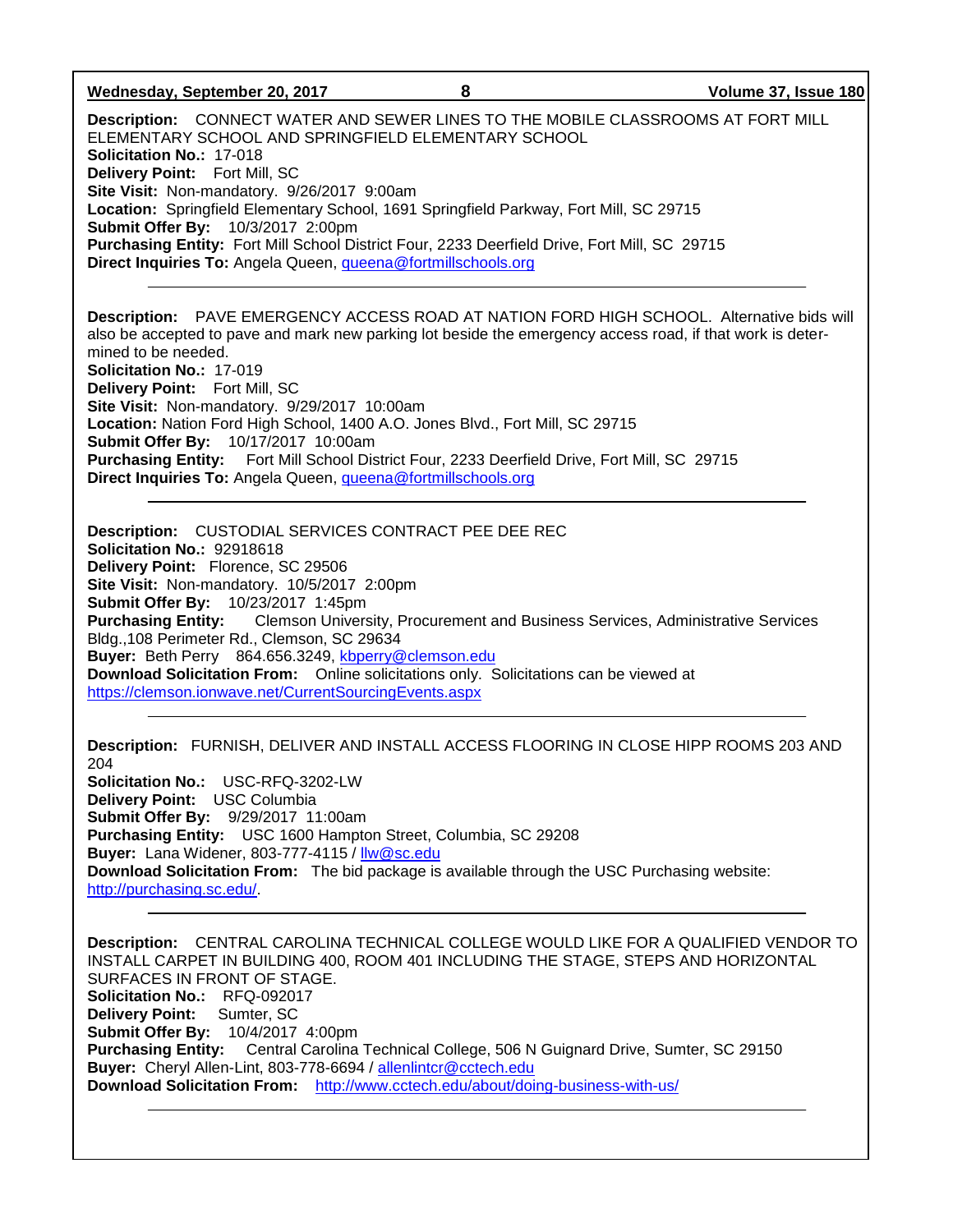**Wednesday, September 20, 2017 9 Volume 37, Issue 180**

## Intent To Sole Source

## **SOUTH CAROLINA DEPARTMENT OF HEALTH & ENVIRONMENTAL CONTROL**

The South Carolina Department of Health & Environmental Control (DHEC) is seeking qualified vendors to provide portable hemoglobin analyzers that measure hemoglobin levels in whole blood, and supplies including dedicated microcuvettes for this analyzer. The analyzers and microcuvettes are used statewide by the DHEC Health Regions.

Qualified vendors should contact Rebecca Nichols at 803-898-1262 by October 3, 2017, for additional information.



## **STATE SURPLUS VEHICLE AUCTION**

The SC Surplus Property Office holds vehicle auctions every other Wednesday of the month. Auctions are open to the general public and are held at 1441 Boston Avenue, West Columbia, SC 29170. All vehicles are available for inspection on the Tuesday prior to the auction from 9:00am – 3:30pm, and on the day of the auction from 8:00am – 8:45am. Registration for the auction begins at 8:30am.

Call the SC Surplus Property Office at 803-896-6880 for more information, or visit the Surplus Property Office website at [http://www.admin.sc.gov/stateagenciessupportservices/surplus.](http://www.admin.sc.gov/stateagenciessupportservices/surplus)



## **SOUTH CAROLINA ASSOCIATION OF GOVERNMENTAL PURCHASING OFFICIALS**

SCAGPO is currently registering members and vendors for our Annual Professional Development Forum & Trade Show currently scheduled for November 15-17, 2017. Pre-Forum events begin on Tuesday November 14, 2017. Historically, vendor participants have met and networked with over 200 Public Procurement professionals from State and Local Government entities through our Vendor Trade Show, Networking Socials, and complimentary educational sessions. This year's event will occur at the Myrtle Beach Marriott Resort & Spa. Registration and hotel information is available on our website: [http://scagpo.org/meetinginfo.php?id=53&ts=1487195123.](http://scagpo.org/meetinginfo.php?id=53&ts=1487195123)

This event is a favorite for many of our vendors. Please review previous meeting information for information on previous events.

## **VENDORS, DON'T NEGLECT TO CHECK THE STATE'S FIXED PRICE BIDS**

If authorized by the original solicitation, the State may use "competitive fixed price bidding" to create procurements with an open response date. These fixed price bids are advertised in SCBO once, but the solicitation may provide for bids to be accepted continuously or periodically during the contract term. The link below takes you to a listing of all open solicitations conducted by the central purchasing office using the competitive fixed pricing bidding rules: <https://procurement.sc.gov/vendor/contract-opps/fixes-price-bids-ss>

## **INSPECTOR GENERAL'S FRAUD HOTLINE**

(State Agency fraud only) 1-855-723-7283 / [http://oig.sc.gov](http://oig.sc.gov/)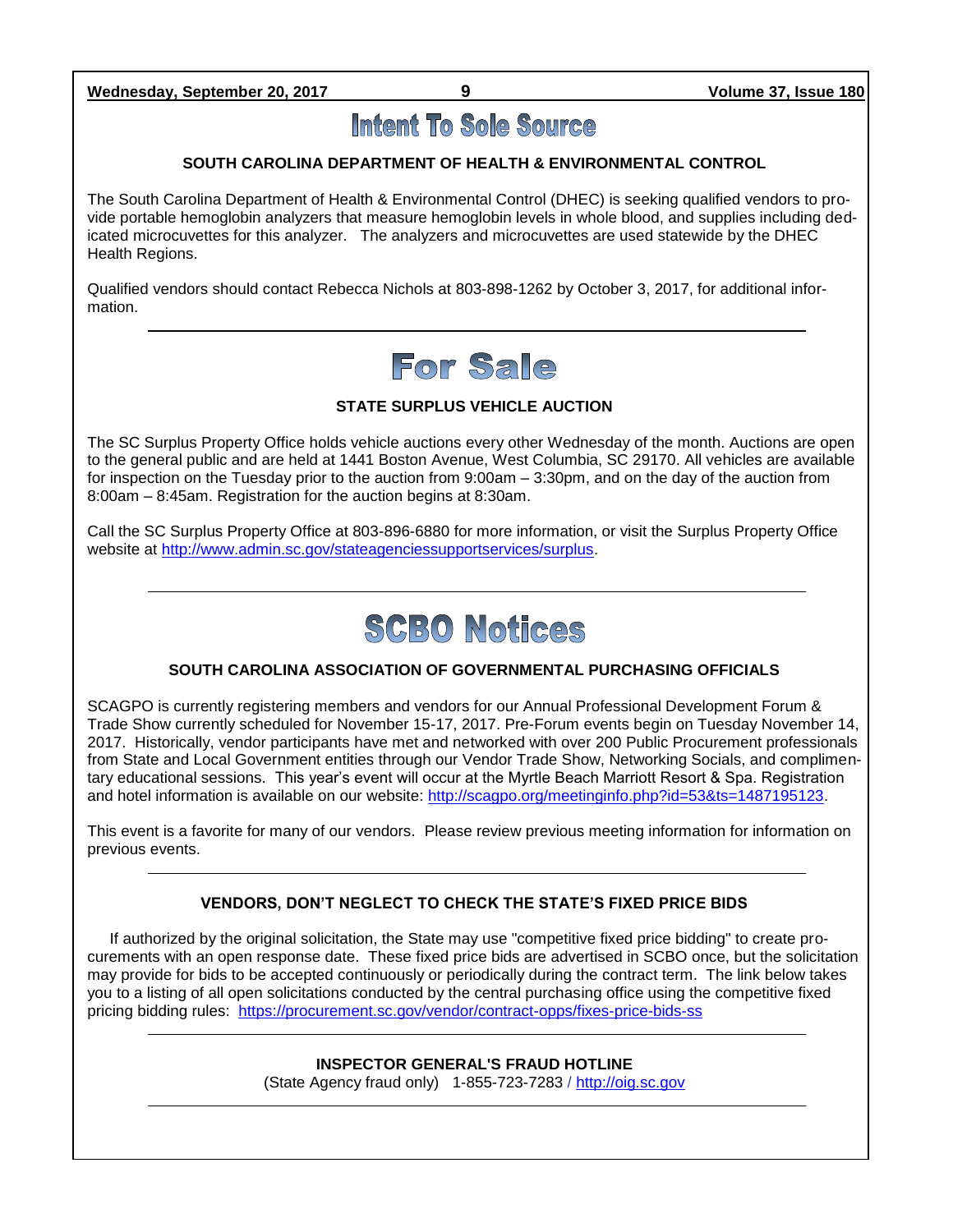**Wednesday, September 20, 2017 10 Volume 37, Issue 180**

## **COMMENTS?**

The Division of Procurement Services encourages you to make your comments via the following methods: Customer Comment System:<https://procurement.sc.gov/comment> Telephone 803-737-0600

**The State Fiscal Accountability Authority's Division of Procurement Services** 

**currently has an opening:**

[Eng/Engineer Associate IV -](http://agency.governmentjobs.com/sc/default.cfm?action=viewJob&jobID=1632757&hit_count=yes&headerFooter=1&promo=0&transfer=0&WDDXJobSearchParams=%3CwddxPacket%20version%3D%271%2E0%27%3E%3Cheader%2F%3E%3Cdata%3E%3Cstruct%3E%3Cvar%20name%3D%27TRANSFER%27%3E%3Cstring%3E0%3C%2Fstring%3E%3C%2Fvar%3E%3Cvar%20name%3D%27CATEGORYID%27%3E%3Cstring%3E-1%3C%2Fstring%3E%3C%2Fvar%3E%3Cvar%20name%3D%27FIND_KEYWORD%27%3E%3Cstring%3E%3C%2Fstring%3E%3C%2Fvar%3E%3Cvar%20name%3D%27PROMOTIONALJOBS%27%3E%3Cstring%3E0%3C%2Fstring%3E%3C%2Fvar%3E%3C%2Fstruct%3E%3C%2Fdata%3E%3C%2FwddxPacket%3E) click to view

## **SCBO Ad Template**

**Copy this shortcut for quick, hassle-free ad composition and mail it to [scbo@mmo.sc.gov.](mailto:scbo@mmo.sc.gov)** 

**Universal Form (suitable for most advertisements)**

**Description: Solicitation No.: Delivery Point: Submit Offer By: Purchasing Entity: Buyer: Direct Inquiries To: Download Solicitation From:**

### **SOUTH CAROLINA TECHNICAL EDUCATION ASSOCIATION (SCTEA)**

2018 Annual Conference, February 15 – February 17, 2018 Hilton Myrtle Beach Resort - Myrtle Beach, SC

Vendor Display –300+ Attendees

Representatives from all 16 technical colleges in South Carolina, as well as the State System Office will be in attendance. Make valuable contacts. Free advertisement on website (www.sctea.org) for one year! \$450 to reserve one booth; other options also available.

For additional information, contact:

June West SCTEA Vendor Relations Coordinator Spartanburg Community College PO Box 4386 Spartanburg, SC 29305 Phone: 864-592-4864 Email: [westj@sccsc.edu](mailto:westj@sccsc.edu)

Visit our website at [www.sctea.org](http://www.sctea.org/) / Tax ID# 80-0511826